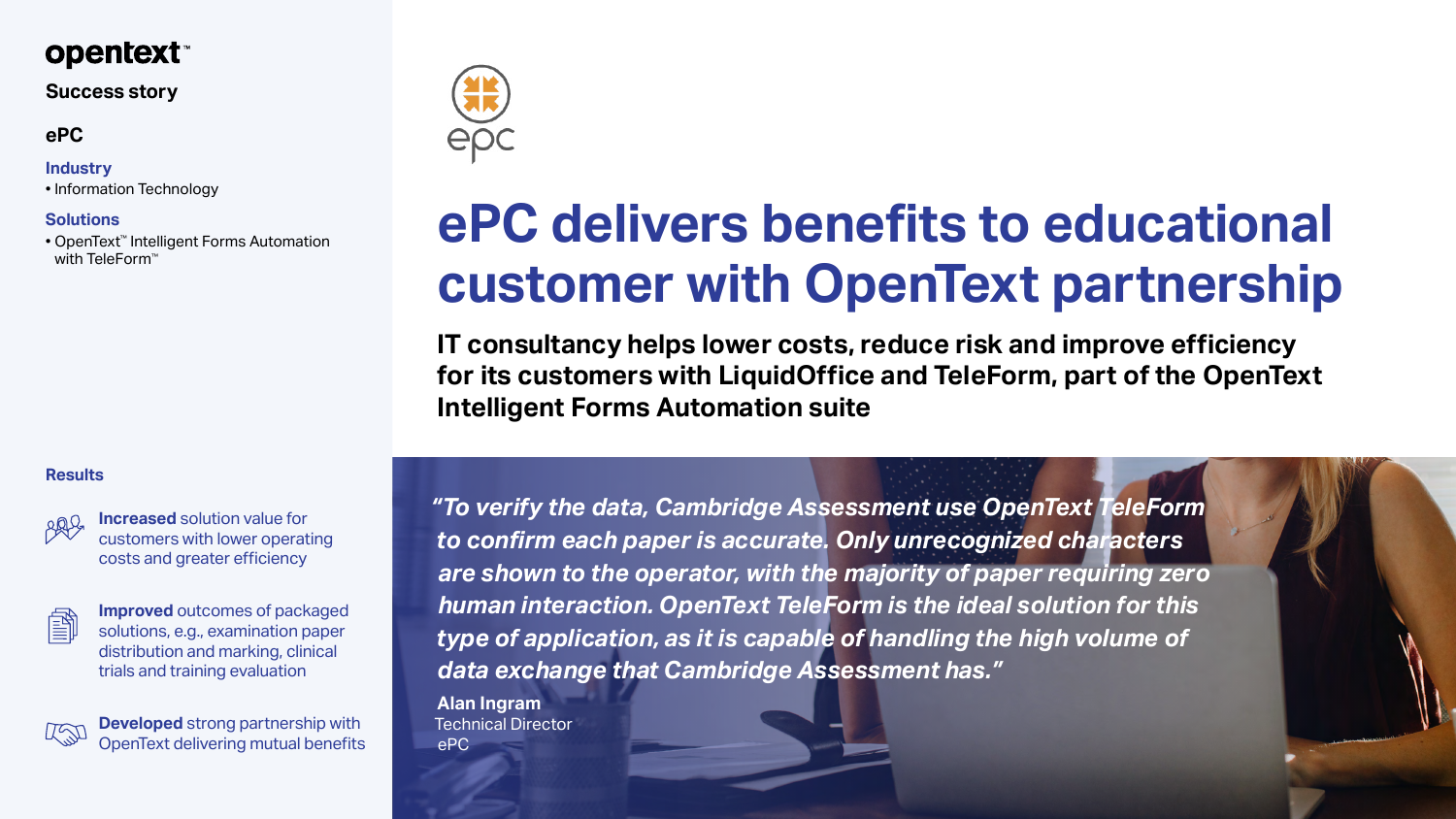**ePC is a market leading IT consultancy specializing in the development of bespoke workflow and data capture solutions. Founded in 2004, its solutions are used by organizations such as Rentokil Initial, Cambridge Assessment, Millennium and Copthorne Hotels Plc, and the Health and Safety Executive (HSE).**

**opentext™** 

ePC helps these and many other organizations replace manual and repetitive tasks with solutions that deliver bottom line improvement within processes such as capital expenditure (CapEx) request approval and exam paper capture and processing.

ePC holds ISO 9001: 2015 accreditation, Cyber Essentials certification and is on the UK government's G-Cloud 10 framework.

Building long-term partnerships with both software providers and clients is key to ePC's success, allowing them to build extensive knowledge of specific technologies and quickly design, develop, deploy and support solutions to meet the demanding needs of its customers.

One of the key partnerships that ePC has nurtured over many years is with OpenText, providers of OpenText™ TeleForm™ and OpenText™ LiquidOffice™, part of the Intelligent Forms Automation Suite. ePC has been a TeleForm and LiquidOffice partner for many years and has extensive experience in the automation of forms capture, including the recognition of handwriting.

Alan Ingram, technical director at ePC, explained the importance of its partnership with OpenText, *"Working with TeleForm and LiquidOffice over many years, deploying solutions such as examination capture and marking and clinical trials means that our customers can achieve their goals, with some making annual savings in excess of £1 million."*

Customers such as Cambridge Assessment, part of the University of Cambridge in the United Kingdom, process more than five and a half million examinations every year. ePC was engaged to create a web portal to distribute personalized exam papers as downloadable PDFs to centers around the globe. At the end of each exam, completed papers are scanned and uploaded using ePC's eScan web scanning solution, negating the need to handle large amounts of paper and ship it around the world.

Ingram explained in more detail. *"To extract and verify the data, Cambridge Assessment use the OpenText TeleForm product to confirm that each paper is accurate. Only unrecognized characters are shown to the operator, with the majority of papers requiring zero human interaction. OpenText TeleForm is the ideal solution for this type of application, as it is capable of handling the high volume of data exchange that Cambridge Assessment has. We used the TeleForm Designer module to redesign exam papers to improve the processing of scanned images. The TeleForm Reader module is used for image processing and TeleForm Verifier is utilized where the Reader cannot automatically recognize what is written on the exam paper."*

Each paper is identifiable by a candidate number and the session the candidate attended, encoded into two-dimensional barcodes. Once candidates have completed the examination, papers are scanned immediately at the center with no physical paper sent to examiners. TeleForm is used to check the images for quality and extract the raw data for marking. Scanned paper uploads run synchronously with scanning to minimize the time taken to return exam papers, contributing to the goals of the solution to drive efficiencies, lower costs and reduce risk.

*"Working with OpenText TeleForm over many years, deploying solutions such as examination processing and marking, clinical audit and clinical trials means our customers can achieve their goals, with some making annual savings in excess of £1 million."* 

**Alan Ingram**  Technical Director ePC